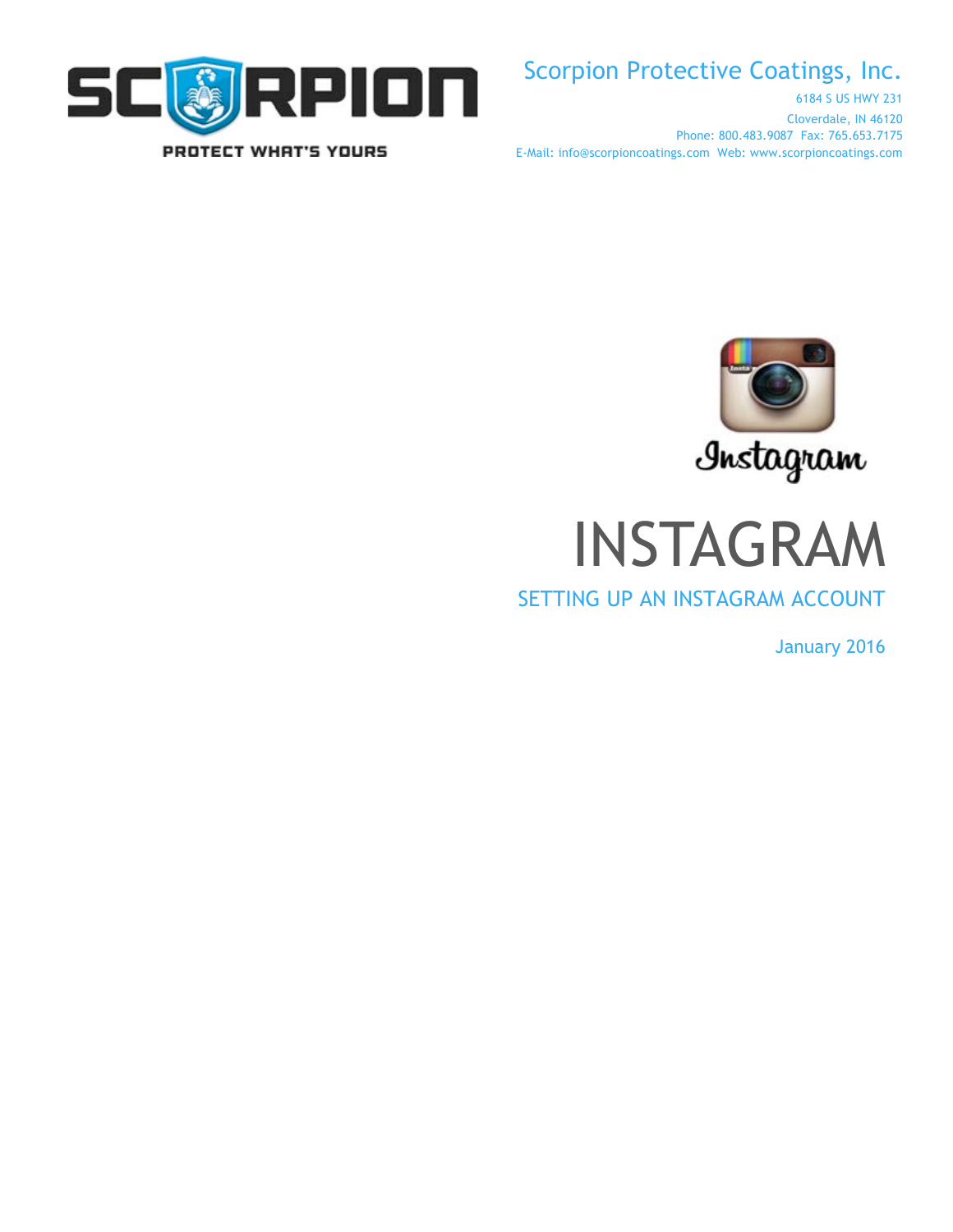

#### Introduction

Instagram is known as a business to consumer social network platform. The platform allows you to quickly show pictures and videos from your mobile device. It is great way to show potential customers who the industry authority is. Instagram is quick and easy to use. Posting is done from cellular devices or hand held tablets. How you position yourself on Instagram relies heavily on hashtags. Essentially, hashtags are used so that people with similar interest or who are looking for a product can find your post. For example, Scorpion is known for its industry leading truck bed liners, therefor we would use a hashtag of #truckbedliners. Anyone that would search for #truckbedliners would then be exposed to our posts. The total number of users of Instagram has now passed 300 million and is growing at a faster rate than any other social network. Its demographics favor a younger age, but you do not want to miss this group.

### Getting Started

To get started with Instagram, you will need to download the Instagram app on an iOS or Android phone or tablet, or on Windows Phone 8 or above. While you can view Instagram online from your desktop computer, you'll need to create your account using the Instagram app. Once you've downloaded the app, tap the Instagram icon to open it. Tap "Register with Email" to sign up with your email address, or choose "Register with Facebook" to sign up using your Facebook account. If you register with an email address, the app will prompt you to create a username and password and fill out your profile information. If you choose to register with Facebook, the app will prompt you to sign in with your Facebook account if you're currently logged out.

If you want to edit your profile information, like your name, username, or email address, you can go to your profile by tapping the person icon in the toolbar at the bottom of the screen. Tap "Edit Your Profile" and type your new name, username, website, or bio. Once complete be sure to save your changes or tap the done button.

### How to navigate Instagram

Your profile shows your bio and the photos and videos you've posted to Instagram. From your profile, you can also edit

your profile information and adjust your Account Settings. You can navigate to your profile by tapping the person icon in the toolbar at the bottom of the screen, and make changes by tapping the "Edit Your Profile" button or access more information and choices by tapping the gear icon to access Options. You can write a bio of up to 150 characters on your profile, or add or change a profile photo to import from your phone's library, Facebook, or Twitter. Also from your profile, you can access your Photo Map, which enables you to showcase where you've taken the photos you've shared.

The camera enables you to take photos with the Instagram camera or share photos from your phone's photo library. You can access the camera by tapping the center icon in the toolbar at the bottom of the screen, and from there can take a photo or video or choose a photo from your photo library.

You can use the Search & Explore function to find people to follow, search for specific users, and explore hashtags. Access Search & Explore by tapping the magnifying glass icon in the toolbar at the bottom of the screen, and toggling between the "Photos" and "People" views to explore posts and users, or type in the "Search" box and choose between "Users" and "Hashtags."

The Home tab shows the feed of photos posted by you and by the other Instagram users whom you follow. You can like and comment on the photos and videos in your Feed. Access your feed by tapping the Home tab in the toolbar at the bottom of the screen.

| untl Verizon - 주 | 3:02 PM                |      |
|------------------|------------------------|------|
| Welcome          | <b>REGISTER</b>        | Done |
| <b>ACCOUNT</b>   |                        |      |
|                  | Username               |      |
| PHOTO            | <b>A</b> Password      |      |
| <b>PROFILE</b>   |                        |      |
|                  | Use Your Facebook Info |      |
| $\approx$ Email  |                        |      |
| <b>FR</b> Name   |                        |      |
| Phone (optional) |                        |      |